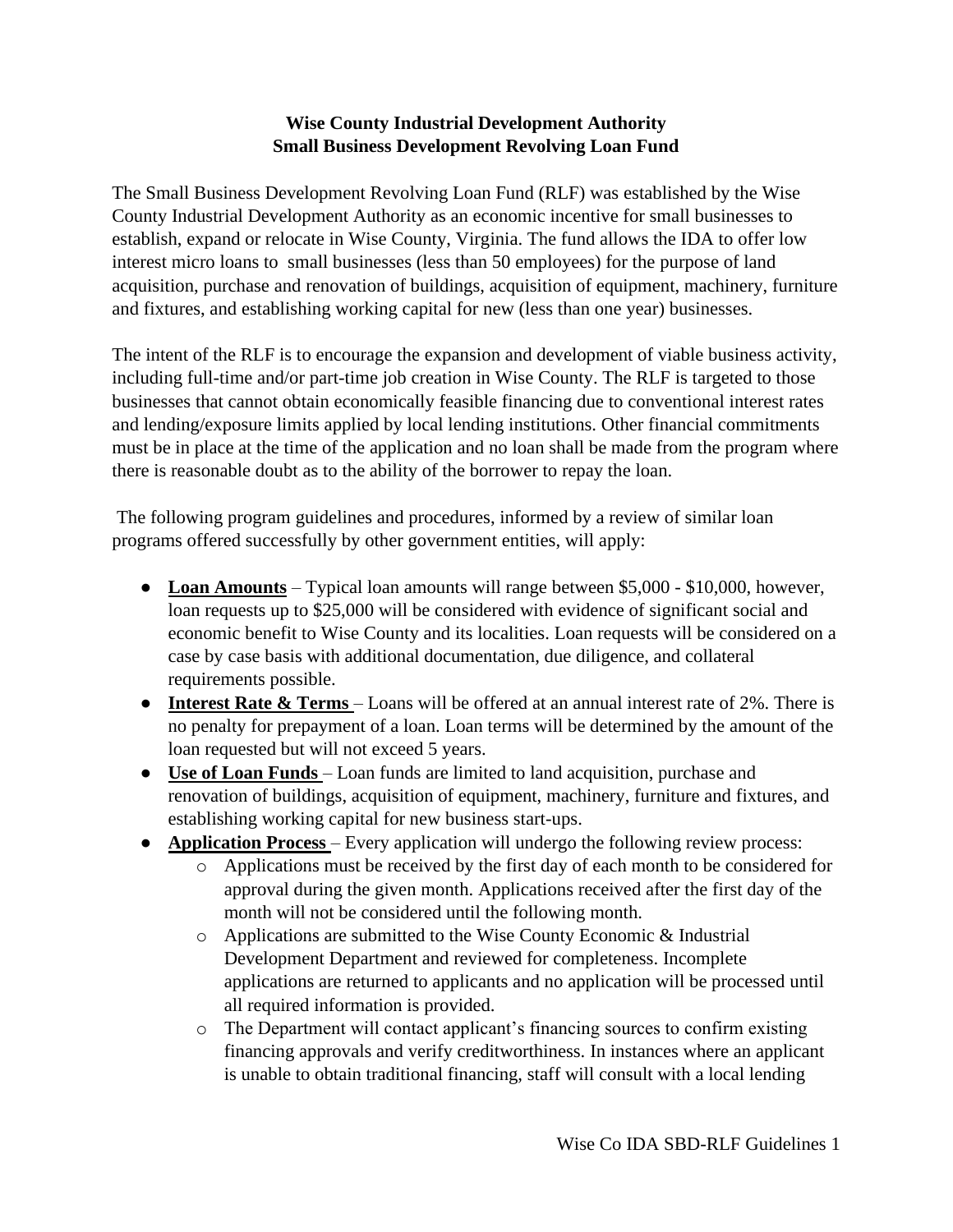institution to determine an applicant's creditworthiness and ability to repay the loan.

- o Completed applications and staff's findings are forwarded to the Wise County IDA RLF Committee. The Committee will review the loan application and associated materials and make loan recommendations to the full IDA Board during its monthly meetings (3rd Tuesday of each month) which will approve or not approve the loan request to the staff.
- o Board decisions will be final, and decisions will be communicated to applicants by a staff member by the end of the month the application is considered.

## **Loan Application Package**

The RLF loan application package must include the following items:

- o **Completed loan application (6 pages)**
- o **Completed "USDA Form RD400-4 Assurance Agreement"**
- o **Completed "USDA Form AD1048 Certification Regarding Debarment, Suspension, Ineligibility and Voluntary Exclusion – Lower Tier Covered Transactions"**
- o **Completed "USDA Form RD 1940-20 Request for Environmental Information"**
- o **Obtain a Data Universal Numbering System Number (DUNS Number), a DUNS number can be obtained by calling: 1-866-705-5711 or electronically at the following website: https://fedgov.dnb.com/webform, provide documentation that it has been obtained.**
- o **Personal resume(s) of principals and managers**
- o **Financial Statements**: If an existing entity, applicant should attach copies of audited financial statements for the past 3 years, and pro forma financial statements for the next 2 years. If the most recent statement is older than 90 days, attach copies of interim statements. For a new or existing business, attach copies of acceptable financial statements for the past 3 years and tax returns. If a new entity, attach copies of pro forma financial statements for the next 2 years.
- o **Business Plan**: Attach a business plan which should include a discussion of the company, history and ownership, management, subsidiaries, affiliates, parent companies, primary customers and suppliers, future plans, outlook for the industry, proposed use of funds, benefit to the community, and type and number of jobs. If a public entity, and no business is involved in the project, attach a narrative which should include a discussion of the project, project history, future plans, proposed use of funds, proposed method of repayment, other funding sources, benefit to the community, type and number of jobs, and marketing strategy. For land and/or building related projects, applicants must attach a copy of map/plat showing project site and proposed improvements.
- o **Cost estimates, bids, or other documentation substantiating borrower's request or need**.

Any application having incomplete information will not be reviewed by the Board. Other information may be requested by the Board during its review of the request.